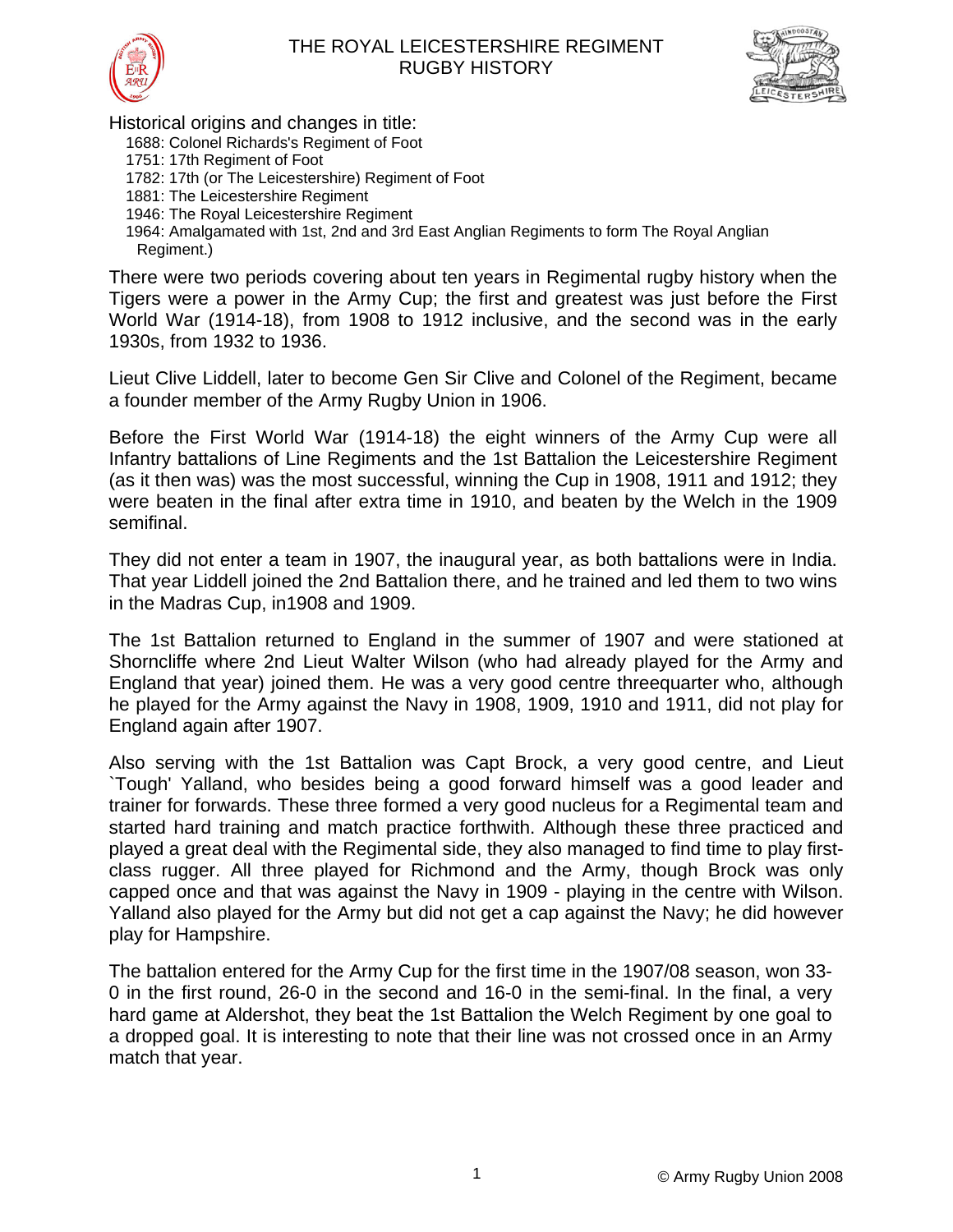



The 1908/09 season saw the start of a most successful half-back combination between Ptes Smitten and Fisher, which lasted for at least another three years and helped the battalion to win two more Army Cups.

They won the first round 12-5 and the second 36-5. The semi-final was played at Cardiff. Perhaps this helped the Welch but they deserved to win a hard fought battle 9-0 and they went on to win the Cup. There was no score at half-time but the inability of the Leicesters' forwards to win the ball in the tight scrums gave few chances to their brilliant outsides and resulted in their first defeat in the Army Cup.

In 1910 the Leicesters and the Gloucesters had the great honour of being the first two Army sides to play at Twickenham before the then Prince of Wales, later King George V. Again the Leicesters had reached the final without a point being scored against them. It was a tremendous defensive battle with everybody playing as hard as he possibly could. All their forwards played well and so did the backs, with Wilson and Brock outstanding. After forty minutes each way there was no score and fifteen minutes each way was then ordered. Eventually in the second half of extra time Cpl James of the Gloucesters, the tallest man on the field, hurled himself at the line. He was tackled by a Tiger, landed on his head over the line, but managed to ground the ball, which acrobatic feat won the Cup! This, therefore, must have been the first score by anyone playing in an Army Cup or Army match at Twickenham.

In the 1910/11 season the Leicesters won 74-6 in the first round, 49-0 in the second and 7-0 in the semi-final against the Welch. In the final against the Life Guards their forwards were the same as those who had played in the previous final. Of the backs, Kitchen regained his place as full-back and Lieut Ralph replaced Brock, on whom age was perhaps beginning to tell. The game was played mostly in a blizzard and saw the last appearance of Lieut Wilson, the captain, and also of Lieut Yalland, the leader of the forwards. The Leicesters won 14-0.

At the start of the 1911/12 season the prospects looked black; six replacements, including those for Wilson and Yalland had to be found. However, Liddell had returned home from India to captain and train the side and Nott and Pte Walker, who both also played soccer and hockey for the battalion, now started to play more rugger, and proved such an excellent pair of threequarters that they played for the Army.

Twenty-two played that year and they scored 60 points without a beating. Everybody felt it would be Liddell's year - and they were right. Their line was only crossed once and the two other scores against them were penalties. They beat the 1st Battalion the Gloucestershire Regiment 13-3 in the semi-final and 2nd Battalion Welch 6-3 in the final, after extra time.

In October 1912 the battalion moved from Aldershot to Fermoy in Southern Ireland. In the second round they beat the 2nd Battalion the Duke of Wellington's Regiment 16-0. Their backs Osborne, Rolph, Nott and Walker all played very well; Osborne, running very fast, scored two excellent tries and Walker one. In the third round the Life Guards